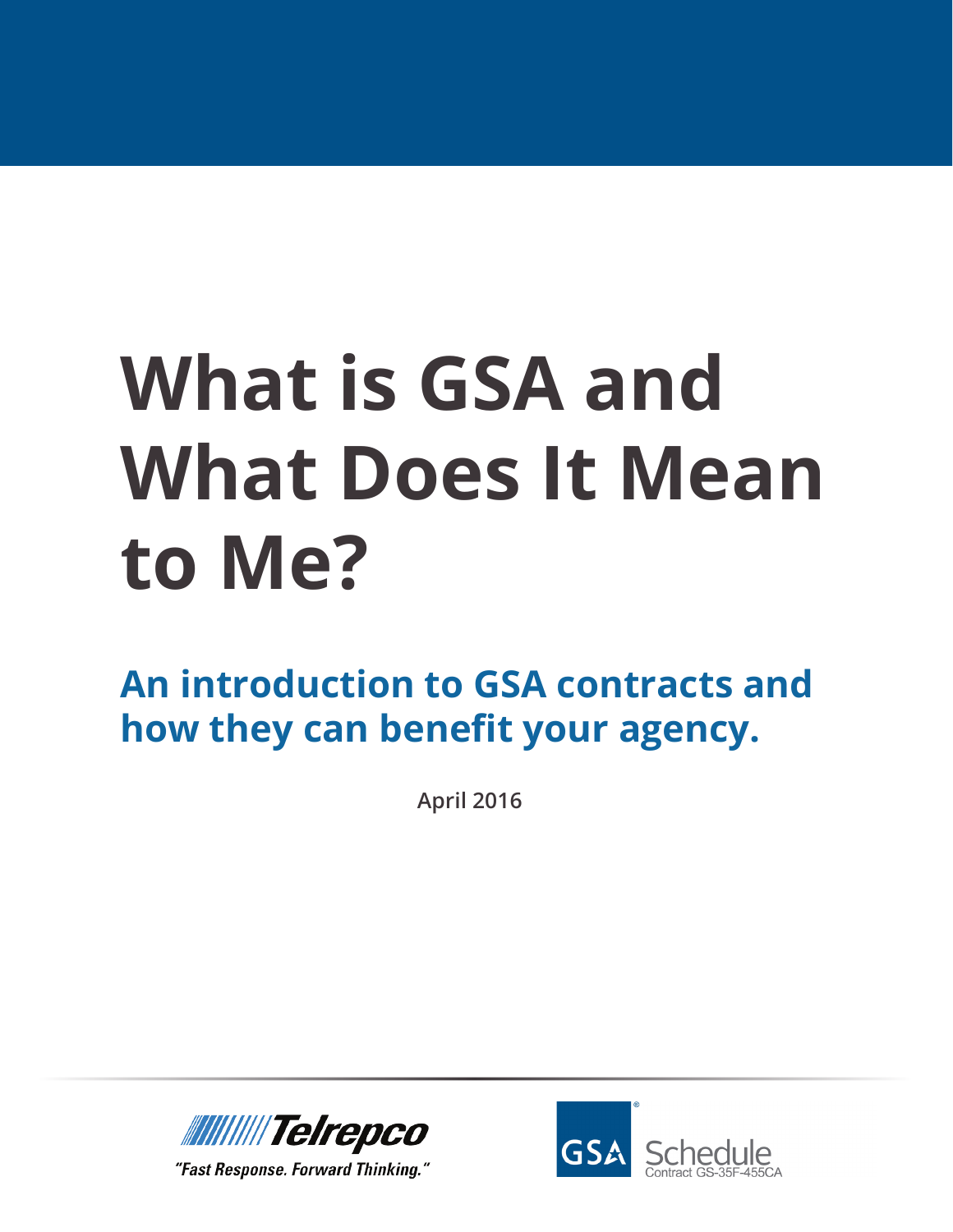#### **1**

### **Introduction**

Government agencies can have a lengthy and involved purchasing process, which can make it difficult to obtain necessary products and services in a timely fashion. It can also be tedious to find a reliable, high quality vendor providing competitive pricing. Often, this requires agencies to request information, proposals, and competitive quotes to ensure they are choosing the best vendor for the job, which can cause lengthy delays in the purchasing process. To combat this, agencies are able to utilize government wide acquisition contracts (GWACs) which prescreen vendors and negotiate pricing ahead of time, allowing agencies to cut through some of the red tape that causes delays when attempting to acquire products and services.

## **What is GSA and Who Qualifies?**

GSA, or General Services Administration, was established in 1949 by President Harry Truman. The original mission of GSA was to dispose of war surplus goods, manage and store government records, handle emergency preparedness, and stockpile strategic supplies for wartime. GSA also regulated the sale of various office supplies to federal agencies. Today, GSA facilitates the federal government's purchase of high-quality, low-cost goods and services from quality vendors.

GSA provides contracts to vendors after a thorough application process in which contractors are vetted and price discounts for the federal government are negotiated. This process ensures that the federal government is able to purchase from reliable, high quality vendors, while getting the best possible price discounts which are offered only to the government.



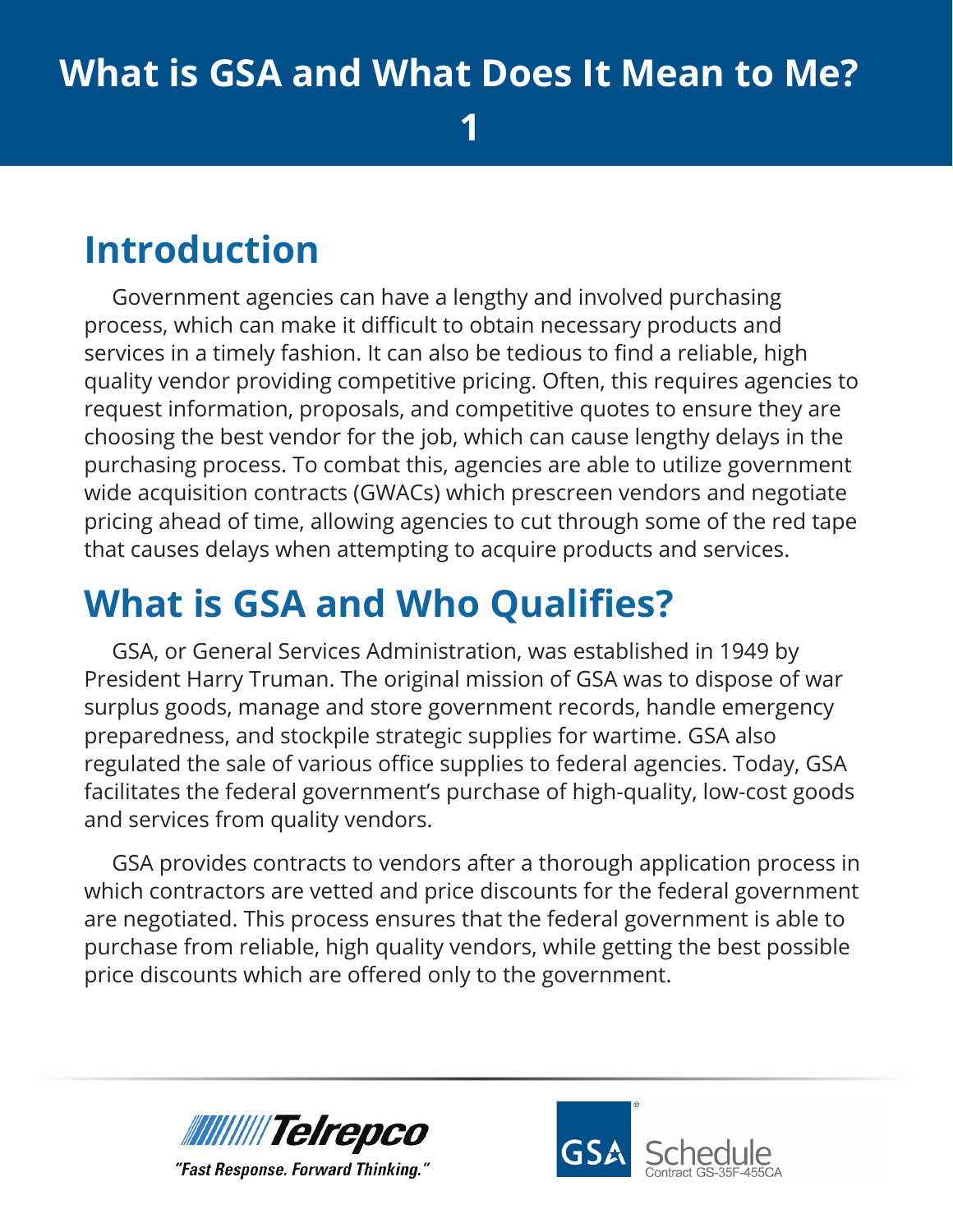**2**

GSA contracts are organized into schedules and special item numbers. A GSA schedule is a general category for products and services, such as General Purpose Commercial Information Technology Equipment, Software, and Services (schedule 70), and Leasing of Automobiles and Light Trucks (schedule 751). To browse the various GSA schedules offered, visit [http://](http://www.gsaelibrary.gsa.gov/ElibMain/home.do) [www.gsaelibrary.gsa.gov/](http://www.gsaelibrary.gsa.gov/ElibMain/home.do). Each schedule is further broken down into Special Item Numbers (SIN). For instance, under schedule 70 there are multiple SINs, such as 132-8: Purchase of New Equipment, and 132-9: Purchase of Refurbished Equipment. This makes finding a vendor for your desired products easier, as you can browse through vendors with contracts for those specific SINs.

Most federal, State, and Local government agencies are eligible to purchase off of a GSA contract. Make sure to contact your billing department to check that they recognize GSA as a purchasing vehicle.

## **Why Should I Use GSA?**

When applying for a contract, vendors undergo a very thorough vetting process to ensure only quality vendors are awarded a contract. The vendor then goes through negotiations with GSA, giving the government the best possible discount, while the contracting officer for GSA ensures that the prices given are good, competitive prices. Furthermore, companies also negotiate further discounts in advance, such as prompt payment and volume discounts. What this does for you is provide a reliable contractor with the guaranteed best pricing. Also, because the prices are pre-negotiated, it can cut the buying process down significantly, often removing the necessity to put something out to bid. This can make acquiring goods and services much simpler than purchasing off of the open market. Purchasing off of GSA Advantage! further simplifies this process by allowing agencies to purchase products online through an ecommerce store while still reaping the benefits of purchasing off contract.



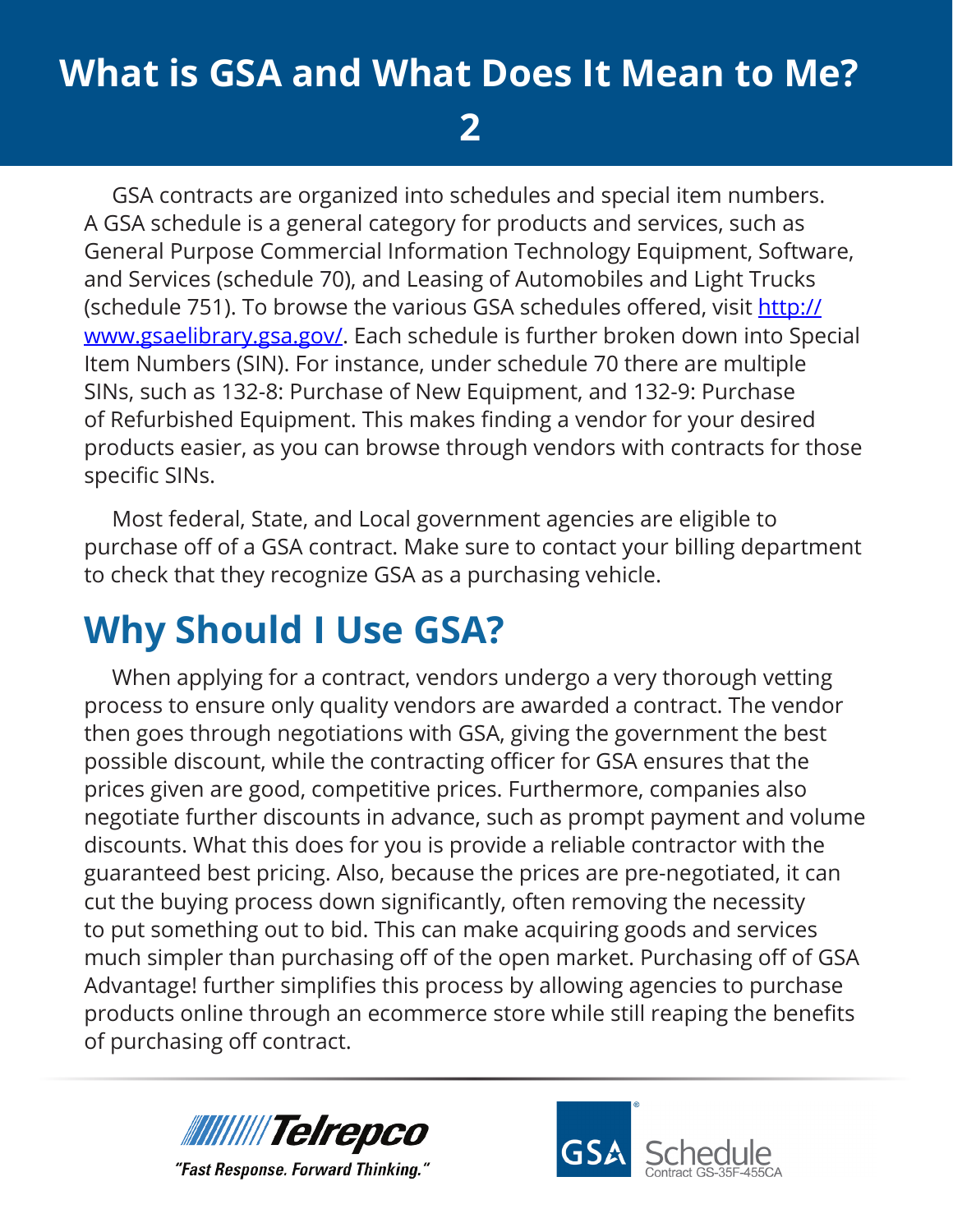**3**

### **How do I use GSA?**

There are multiple options when it comes to purchasing something off of a GSA contract. **GSAAdvantage.gov** is the government's ecommerce platform, allowing agencies to place orders electronically over the internet. **eBuy** is a component of GSA Advantage! which allows agencies to post a RFQ that vendors who hold contracts in the SIN you post under can see and submit quotes for. If you are searching for a contractor to buy a specific item, you can visit the **eLibrary** and search by SIN, keyword, company, etc, and view pricelists for applicable contractors to see what they offer. You can then contact the contractor directly to place your order. When writing the purchase order, be sure to itemize the PO and reference the GSA contract number for any items being purchased off of the contract.

### **About Telrepco**

Telrepco is a small, woman-owned business which provides ruggedized mobile computing solutions, specializing in new and refurbished Panasonic Toughbooks, vehicle mounting solutions, peripherals, and accessories, as well as in-car and body worn evidence collection systems. As an authorized Toughbook warranty repair center, our goal is to support the customer not only through the buying process, but for the whole lifetime of the solution, offering warranty and non-warranty repair services, upgrades, extended warranties, and when it's time to upgrade to newer technology, we offer a trade-in program for trade credit, further lowering the total cost of ownership of your rugged computing solution. We are happy to announce that we have recently been awarded a GSA contract for many models of our refurbished Toughbooks and Toughpads in addition to our ability to offer new Toughbooks and Toughpads off of GSA, allowing us to offer the best prices to government buyers on many of our products. To learn more about Telrepco, visit [www.Telrepco.com](http://www.Telrepco.com) or call us today at 800-537-0509.